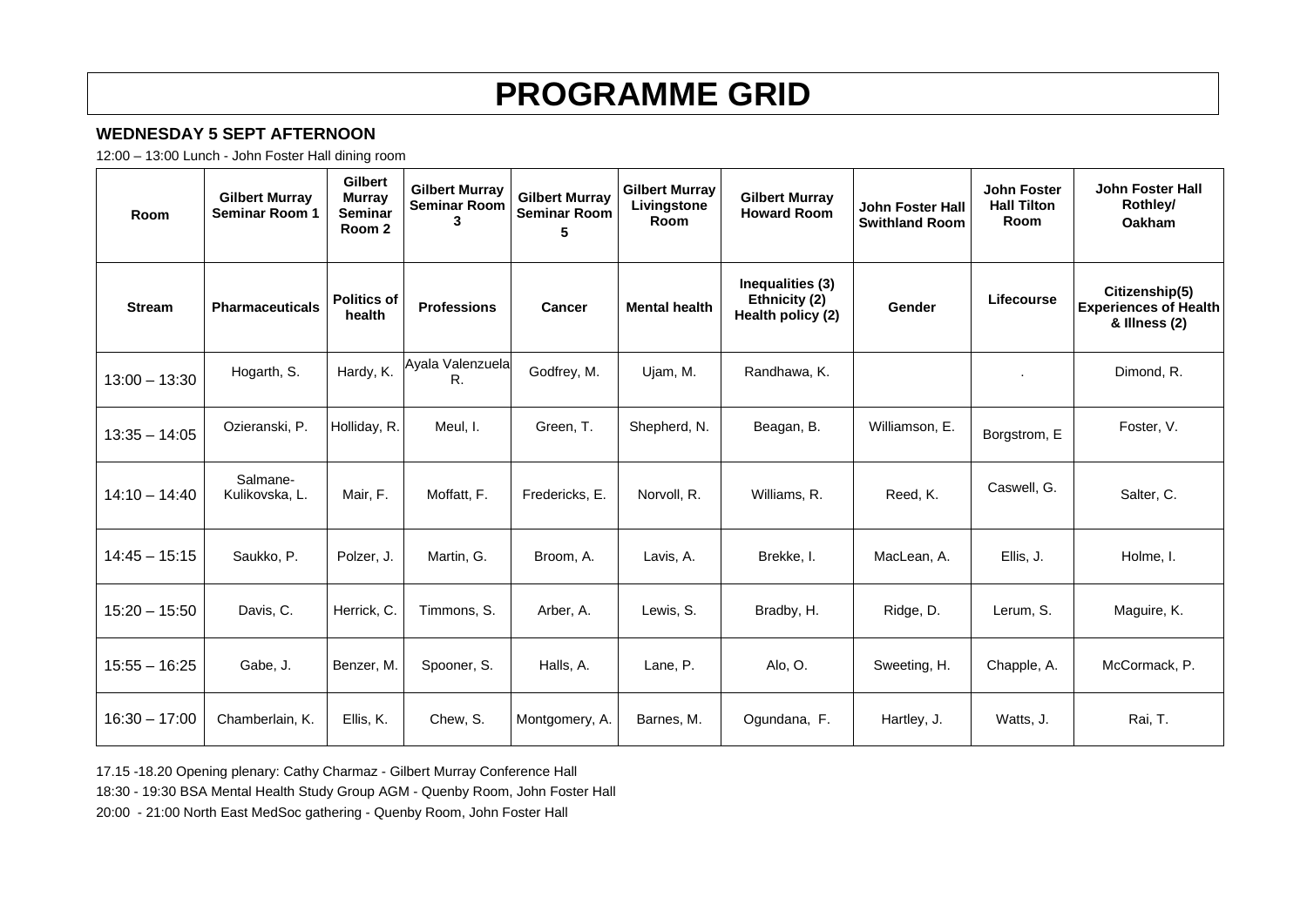## **THURSDAY 6 SEPT MORNING**

07:30 – 09:30 Breakfast - John Foster Hall dining room

| Room            | <b>Gilbert Murray</b>                                         | Gilbert Murray Gilbert Murray<br>Seminar Room Seminar Room Seminar Room |                    | <b>Gilbert Murray</b><br><b>Seminar Room</b><br>5 | <b>Gilbert Murray</b><br>Livingstone<br>Room | <b>Gilbert Murray</b><br><b>Howard Room</b> | John Foster Hall<br><b>Swithland Room</b>                 | John Foster Hall<br><b>Tilton Room</b> | <b>John Foster Hall</b><br>Rothley/<br>Oakham        |
|-----------------|---------------------------------------------------------------|-------------------------------------------------------------------------|--------------------|---------------------------------------------------|----------------------------------------------|---------------------------------------------|-----------------------------------------------------------|----------------------------------------|------------------------------------------------------|
| <b>Stream</b>   |                                                               | Methods (1)<br>Ethics (5)                                               | <b>Professions</b> | <b>CAM (3)</b><br>Open (3)                        | Lifecourse                                   | <b>Theory</b>                               | <b>STS (5)</b><br><b>Screening &amp;</b><br>Diagnosis (1) | <b>Health Policy</b>                   | <b>Experiences of</b><br><b>Health &amp; Illness</b> |
| $09:00 - 09:30$ |                                                               | Rowa - Dewar.<br>N.                                                     | Salvage, A.        | Kovandzic, M.                                     | Bramwell, D.                                 | Spencer, I.                                 | Rooke, C.                                                 | Segar, J.                              | Owton, H.                                            |
| $09:35 - 10:05$ | Tarrant, $C -$<br>Using<br>Ethnographic<br>Methods            | Cooper, R.                                                              | Roe, B.            | Spurr, S.                                         | Lowton, K.                                   | Carmel, S.                                  | Schwennesen, N.                                           | McDonald, R.                           | Brewster, L.                                         |
| $10:10 - 10:40$ |                                                               | Corrigan, O.                                                            | Allen, D.          | Debons, J.                                        | Lie, M.                                      | Tjora, A.                                   | Pickersgill, M.                                           | Scalabrini, S.                         | Morris, R.                                           |
| 10:45 - 11:15   |                                                               | Gibson, S.                                                              | Jamie, K.          | Lowe, P.                                          | Conlon, C.                                   | Hollin, G.                                  | Dingwall, R.                                              | Thomson, K.                            | Patel, N.                                            |
|                 | Author meets<br>$ 11:20 - 11:50 $ critics - Roberto<br>Abadie | Gilbar, R.                                                              | Langer, S.         | Macdonald, S.                                     | Nordqvist, P.                                | Solbraekke, K.                              | Hale, R.                                                  | Barnoy, S.                             | Heaton, J.                                           |
| $11:55 - 12:25$ |                                                               | Jackson, C.                                                             | Nascimento, R.     | Pollock, K.                                       | Cleary, S.                                   | McGovern, P.                                | Hindhede, A.                                              | Speed, E.                              |                                                      |

12:30 - 14:00 Lunch - John Foster Hall dining room

12:45 - 13:45 BSA Medical Sociology Group Annual General Meeting - Quenby Room, John Foster Hall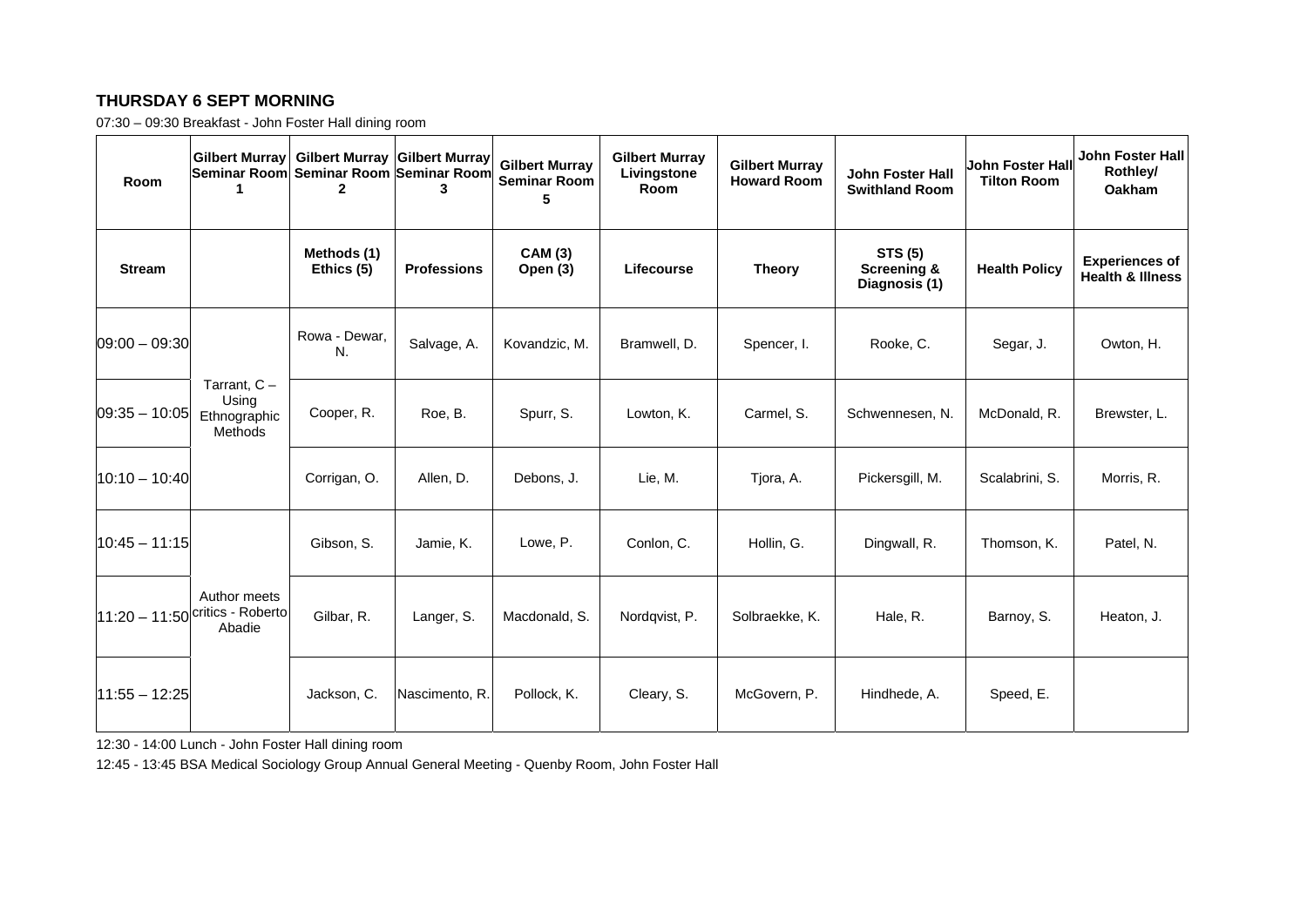#### **THURSDAY 6 SEPT AFTERNOON**

| Room            | Gilbert<br><b>Murray</b><br><b>Seminar</b><br>Room 1                            | <b>Gilbert Murray</b><br><b>Seminar Room</b><br>$\mathbf{2}$                | <b>Gilbert Murray</b><br><b>Seminar Room</b><br>3 | <b>Gilbert Murray</b><br><b>Seminar Room</b><br>5                | <b>Gilbert Murray</b><br>Livingstone<br>Room | <b>Gilbert Murray</b><br><b>Howard Room</b> | <b>John Foster</b><br><b>Hall Swithland</b><br>Room | John Foster Hall<br><b>Tilton Room</b> | <b>John Foster Hall</b><br>Rothley/<br><b>Oakham</b>   |
|-----------------|---------------------------------------------------------------------------------|-----------------------------------------------------------------------------|---------------------------------------------------|------------------------------------------------------------------|----------------------------------------------|---------------------------------------------|-----------------------------------------------------|----------------------------------------|--------------------------------------------------------|
| <b>Stream</b>   |                                                                                 | Open (3)<br>Gender (1)<br><b>Health Care</b><br><b>Organisations</b><br>(2) | <b>Health Service</b><br><b>Delivery</b>          | Health Policy (1)<br>Patient-<br>professional<br>interaction (5) | <b>Experiences of</b><br>Health & Illness 1  | <b>Screening &amp;</b><br><b>Diagnosis</b>  | <b>STS</b>                                          | <b>Methods</b>                         | <b>Experiences of</b><br><b>Health &amp; Illness 2</b> |
| $14:00 - 14:30$ |                                                                                 | Fergie, G.                                                                  | Scales, K.                                        | Hughes, D.                                                       | Lariviere, M.                                | McNaughton, R.                              |                                                     | Grant, A.                              | Kenyon, S.                                             |
| $14:35 - 15:05$ | Fox. Nick $-$<br>Creativity,<br>Resistance &<br>Health                          | Ziebland, S.                                                                | Robbins, B.                                       | Stevenson, F.                                                    | Lempp, H.                                    | Vassy, C.                                   | Gardner, J.                                         | Angell, E.                             | Sanderson, T.                                          |
| $15:10 - 15:40$ |                                                                                 | Groenning, I.                                                               | Rayment, J.                                       | Sanders, T.                                                      | Hawkins, R.                                  | Gustafsson, U.                              | Wilkinson, J.                                       | Hughes, J.                             | Hislop, J.                                             |
| $15:45 - 16:15$ | MedSoc<br>Committee<br>event:<br>Health<br>Inequalities<br>in Changing<br>Times | Lennox, J.                                                                  | Dumbili. E.                                       | Pilnick, A.                                                      | Walker, S.                                   | Rousseau, B.                                | Tomlin. Z.                                          | Green, J.                              | Trusson, D.                                            |
| $16:20 - 16:50$ |                                                                                 | Bishop, S.                                                                  | Chandler, A.                                      | Wickstrom, A.                                                    | Gilbert, L.                                  | Berghs, M.                                  | Haland, E.                                          | Hilton, S.                             | Pelters, B.                                            |
| $16:55 - 17:25$ |                                                                                 | Waring, J.                                                                  | Churchill, H.                                     | Van Bekkum, J.                                                   | De Wet, K.                                   | Chattoo, S.                                 | Petrakaki, D.                                       | Lee, R.                                | Webster, M.                                            |

17.30 -19.00 Posters and VC drinks reception - Gilbert Murray Conference Hall

19:00 - 19:30 Coaches leaving for conference dinner

20:00 Drinks Reception, Prizes and Conference Dinner - Peepul Centre Leicester